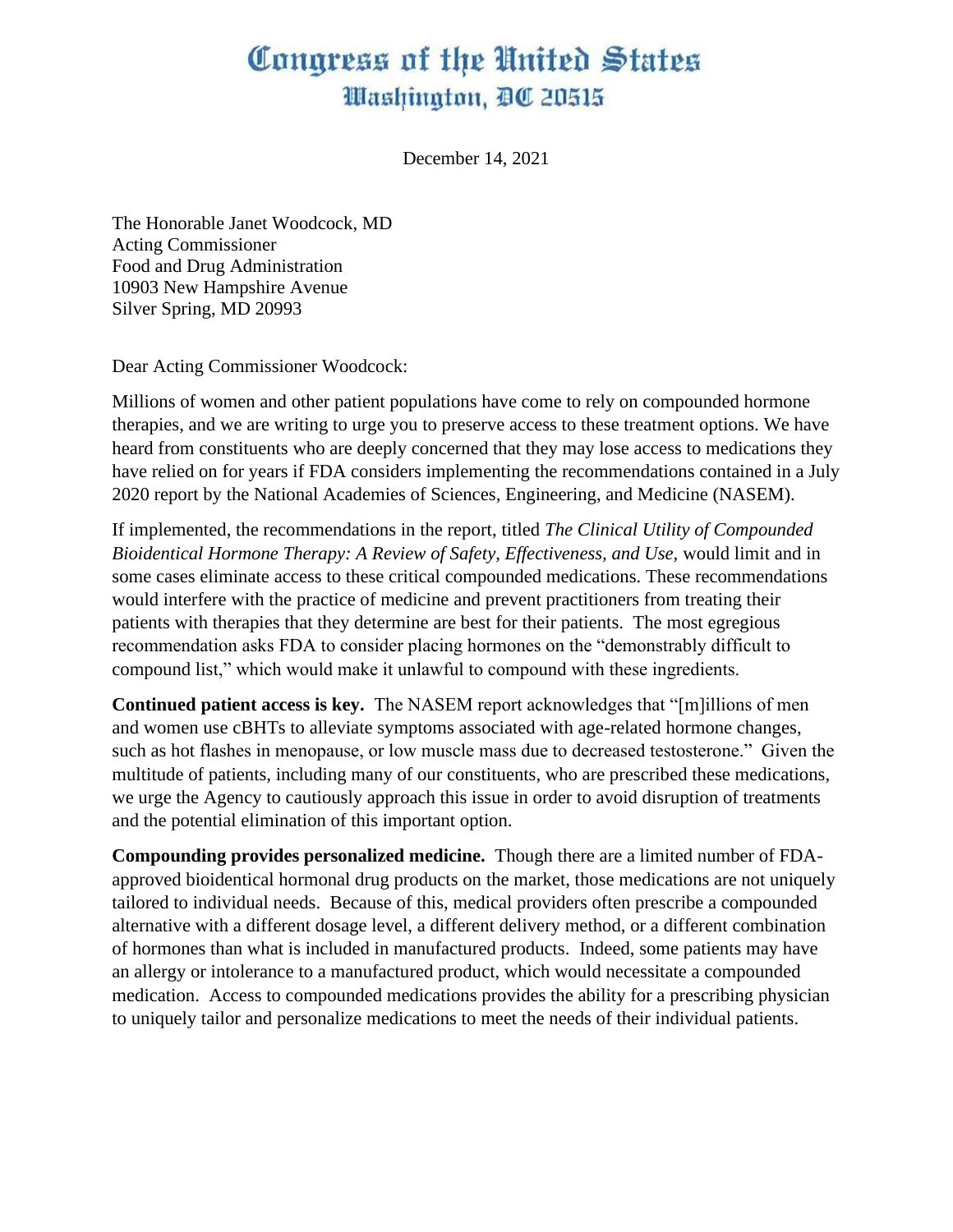We ask that you please take these key considerations into account, and craft patient centered policies that preserve current treatment options. Thank you for your consideration. We look forward to your response.

Sincerely,

to Wes \_\_\_\_\_\_\_\_\_\_\_\_\_\_\_\_\_\_\_\_\_\_\_\_\_\_\_\_\_\_\_\_\_ \_\_\_\_\_\_\_\_\_\_\_\_\_\_\_\_\_\_\_\_\_\_\_\_\_\_\_\_\_\_\_\_\_

Gregory F. Murphy, M.D. Kathy Castor Member of Congress Member of Congress

Nooleaan  $\overline{\phantom{a}}$ 

John R. Moolenaar Mark Pocan Member of Congress Member of Congress

 $\overline{a}$  ,  $\overline{a}$  ,  $\overline{a}$  ,  $\overline{a}$  ,  $\overline{a}$  ,  $\overline{a}$  ,  $\overline{a}$  ,  $\overline{a}$  ,  $\overline{a}$  ,  $\overline{a}$  ,  $\overline{a}$  ,  $\overline{a}$  ,  $\overline{a}$  ,  $\overline{a}$  ,  $\overline{a}$  ,  $\overline{a}$  ,  $\overline{a}$  ,  $\overline{a}$  ,  $\overline{a}$  ,  $\overline{a}$  ,

C.A. Dutch Ruppersberger Chris Stewart Member of Congress Member of Congress

Jaime Herrera Beutler

Jennifer Wexton Jaime Herrera Beutler Member of Congress Member of Congress

Sal 2 Bully Carter

Brian Fitzpatrick Earl L. "Buddy" Carter, R.Ph. Member of Congress Member of Congress

 $K$ athy Castor